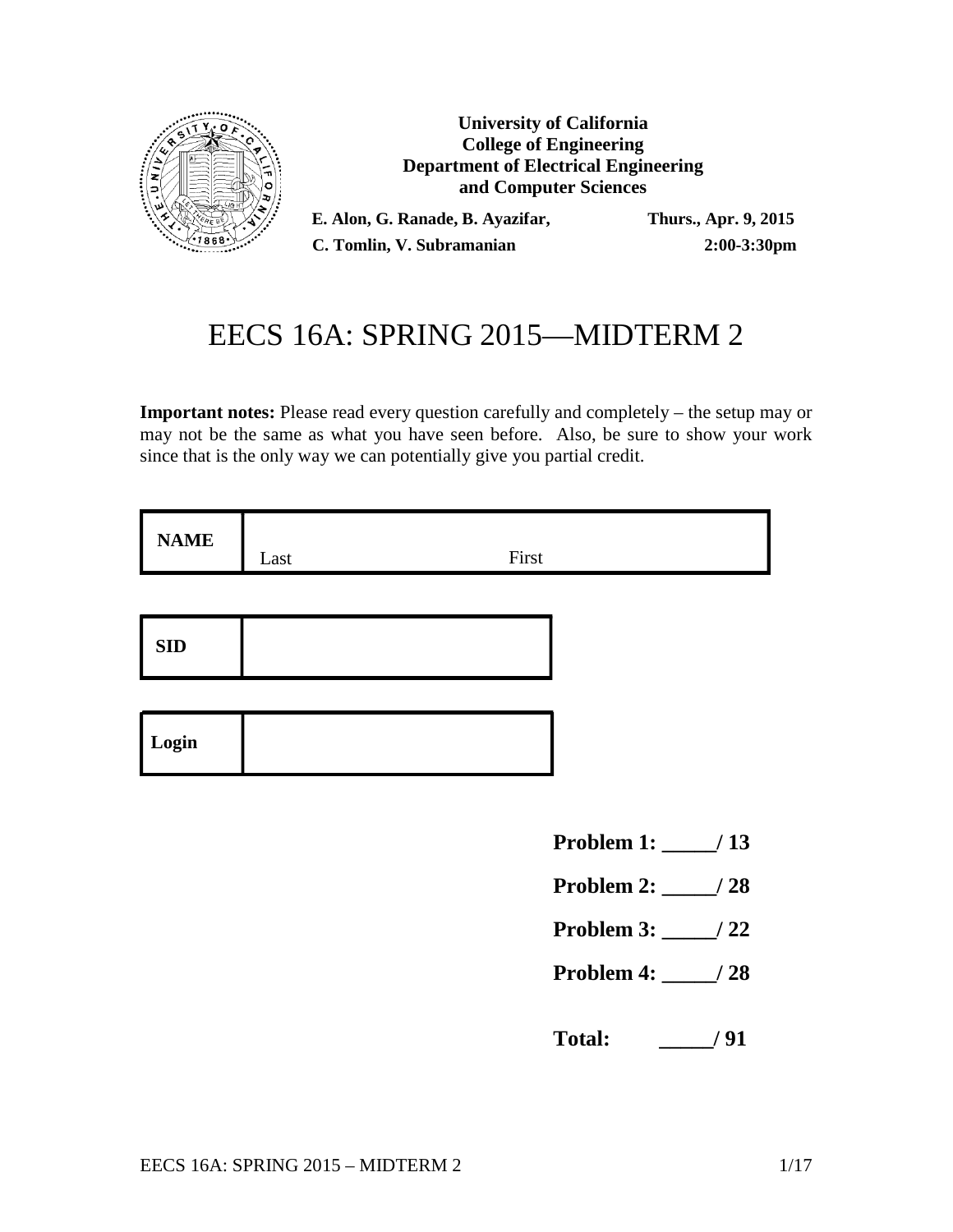#### **PROBLEM 1. MEMS Sensors (13 pts)**

We saw in lecture that our smart phones use capacitance measurement based techniques to enable the touchscreen, but it turns out that many of the other capabilities that make a smart-phone "smart" rely on capacitance measurement techniques as well. In particular, to first order, all of the motion sensors in the phone (accelerometer, gyroscope, etc.) use capacitance measurement to electrically sense the position of some (small) movable object (this is mechanical parts of "MEMS", which stands for Micro-Electro-Mechanical System), where the position (and/or overall trajectory) of that object is directly influenced by the type of motion we are trying to detect.

In this problem we'll examine the highly simplified sensor shown below. When the whole device is accelerated to the left or to the right at a certain rate, the "proof" mass will shift to the left or the right by a distance ∆*x* proportional to the acceleration.



a) **(3 pts)** Assuming that no acceleration is applied (i.e.,  $\Delta x = 0$ ), that H=10 $\mu$ m, L=100 $\mu$ m, W = 20 $\mu$ m, d = 0.5 $\mu$ m, and that the proof mass is made out of nickel (i.e., a conductive metal), what is the capacitance between E1 and E2?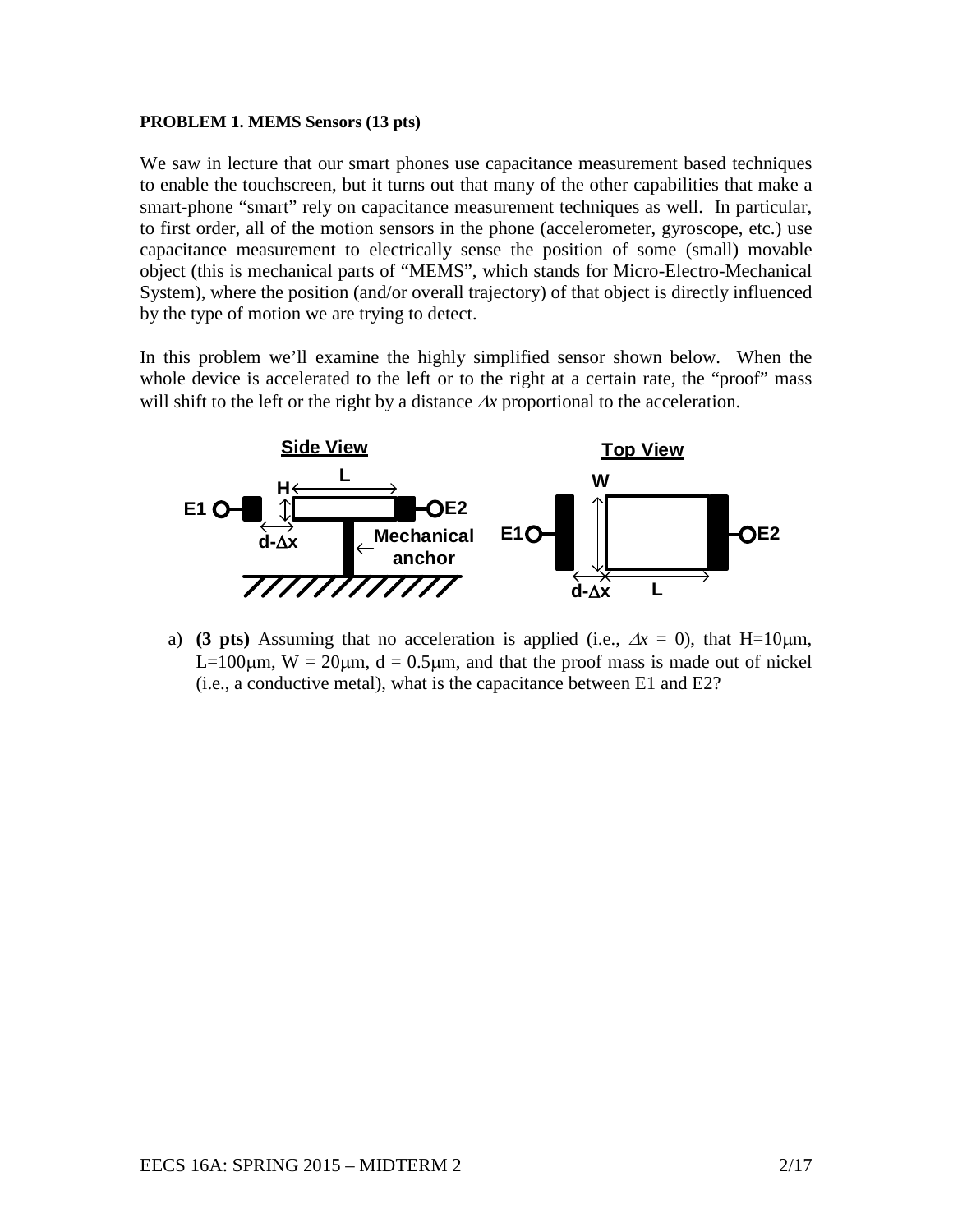b) (**4 pts)** Keeping the other parameters the same as in part (a), then if  $\Delta x = 10e-9$  s<sup>2</sup> \* *a* (where *a* is the acceleration with units of m/s<sup>2</sup>), write an equation relating the capacitance between E1 and E2 with the acceleration *a*.

c) **(6 pts)** Using any combination of ideal circuit elements you'd like to, design a circuit that produces a voltage that increases along with the capacitance between E1 and E2. (I.e., if  $C_{E1-E2}$  increases your output voltage  $V_{out}$  also increases, but you don't specifically need a purely linear relationship between C<sub>E1-E2</sub> and V<sub>out</sub>.)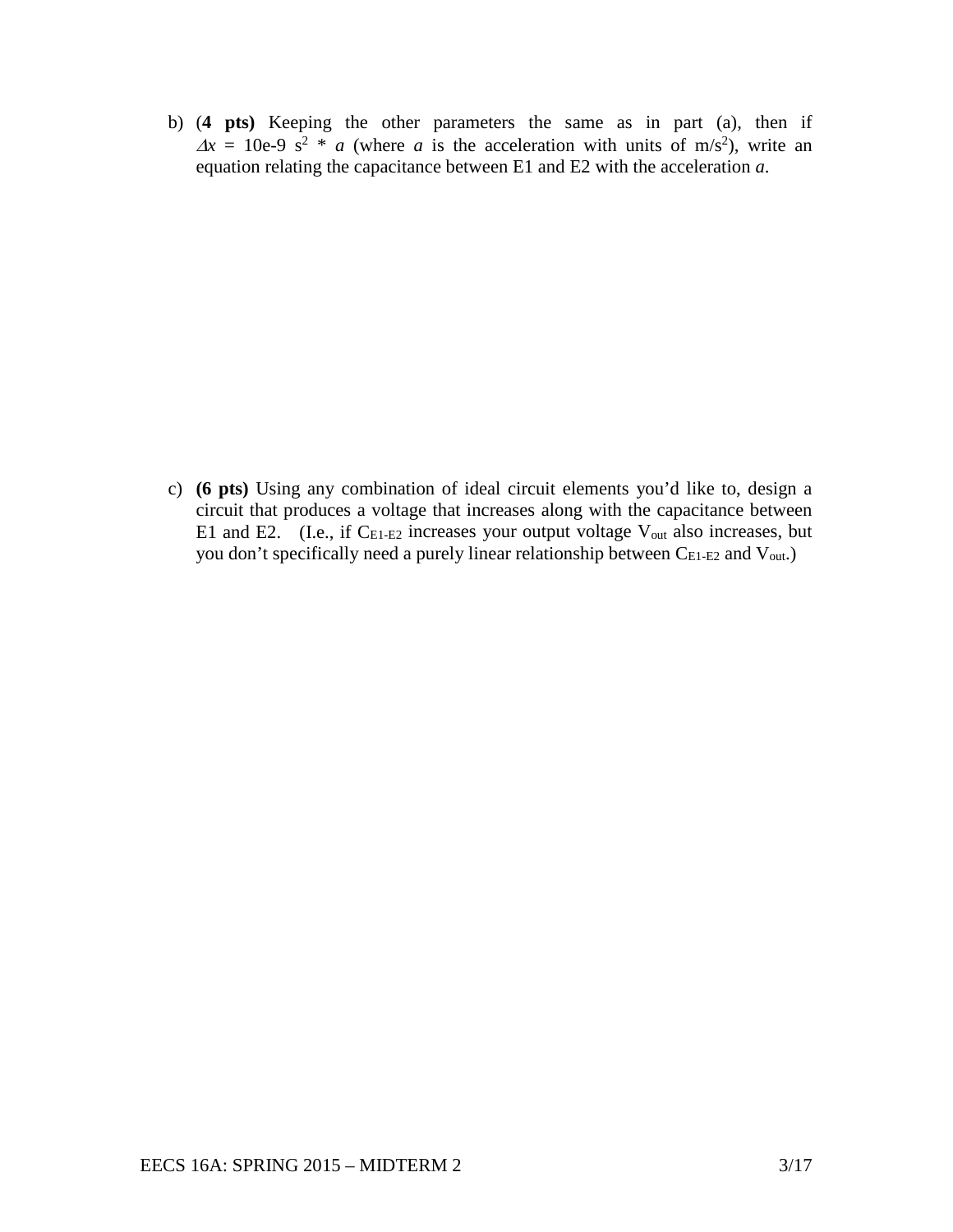### **PROBLEM 2. Communication with Noise and Interference (28 points)**

You and your friend Alice have set up your own wireless communication system where Alice transmits to you messages that consist of a sequence of length 4 whose values are  $\pm 1$ . Calling this signal *x[n]*, you should assume that *x[n]* is 0 for n $\leq 0$  and for n $\geq 4$ . Due to noise and interference from other wireless signals, your antenna and the circuit you use to amplify/record the signal produced by the antenna can't exactly reproduce the values of  $x[n]$ , but you do have a circuit that computes the cross-correlation of  $x[n]$  with sequence *y*[*n*], where *y*[*1*] = 1, *y*[2] = -1, and *y*[3] = 1.

a) **(6 pts)** Alice sends you a message and the cross-correlation signal that you get *c*[*n*] is *c*[-2] = -1, *c*[-1] = 2, *c*[0] = -1, *c*[1] = 1, *c*[2] = 0, *c*[3] = 1, with *c*[*n*] = 0 for all other values of *n*. Set up a system of equations relating the measured *c[n]* with the (still unknown) message *x[n]*.

b) **(4 pts)** Show how to use the system of equations from part a) to estimate Alice's transmitted signal *x[n]*.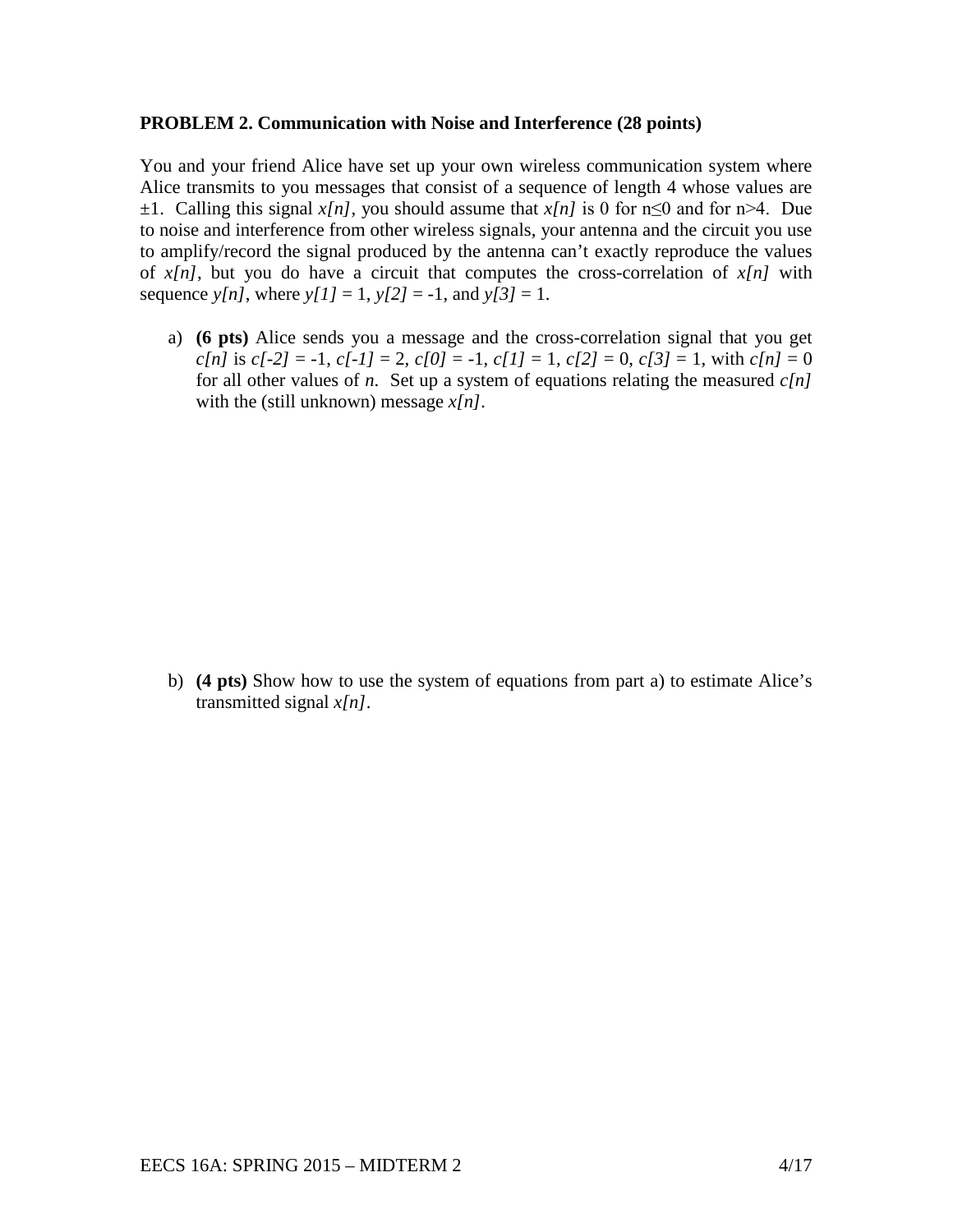c) **(6 pts)** You end up communicating with Alice quite often, and you notice that occasionally the output from your cross-correlation circuit is noisier than the first few times you tested it. For example, let's say you recorded a cross-correlation signal *c[n]* where *c[-2]* = -0.7, *c[-1]* = 1.8, *c[0]* = -2.8, *c[1]* = 3.3, *c[2]* = -2.1,  $c[3] = 1.3$ , with  $c[n] = 0$  for all other *n*. In this case, would you change the strategy you use to estimate Alice's transmitted signal? If so, how would you change it? If not, why not?

d) **(6 pts)** On one particular occasion you are trying to communicate with Alice, but you happen to walk by a cell phone tower and notice that some of the values coming out of your cross-correlation circuit have been horribly corrupted (probably by the large interference created by the signals transmitted by the cell phone tower). In fact, you get  $c[-2] = 100$ ,  $c[-1] = 100$ ,  $c[0] = -2.5$ ,  $c[1] = 3.3$ ,  $c[2] = -2.1$ ,  $c[3] = 100$ , and  $c[n] = 0$  for all other values of *n*. Knowing that Alice is relatively far away and that her transmitter can't put out too large of a signal (after all, she doesn't want her battery to die), you decide to throw out some of the unreasonable values. Set up a new system of equations relating the measured *c[n]* with  $x[n]$ , but with the unreasonable values thrown out. Please be sure to explicitly highlight which of the *c[n]* measurements you intend to throw out.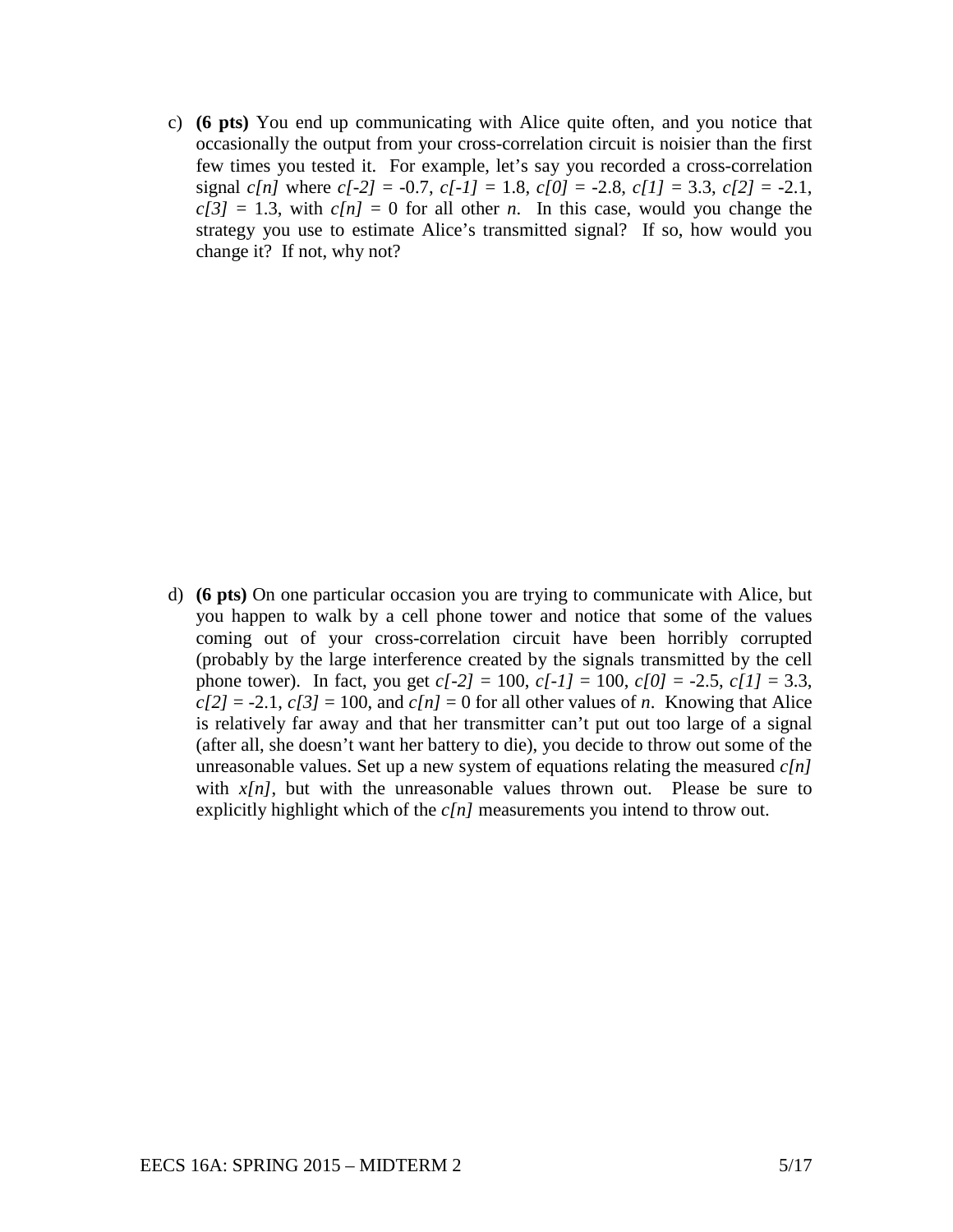e) **(6 pts)** Having thrown out the unreasonable values of *c[n]* from part (d), and knowing that Alice would want to send a signal with as little energy in it as possible (again, she doesn't want her battery to die), now how you would you estimate Alice's transmitted signal *x[n]*?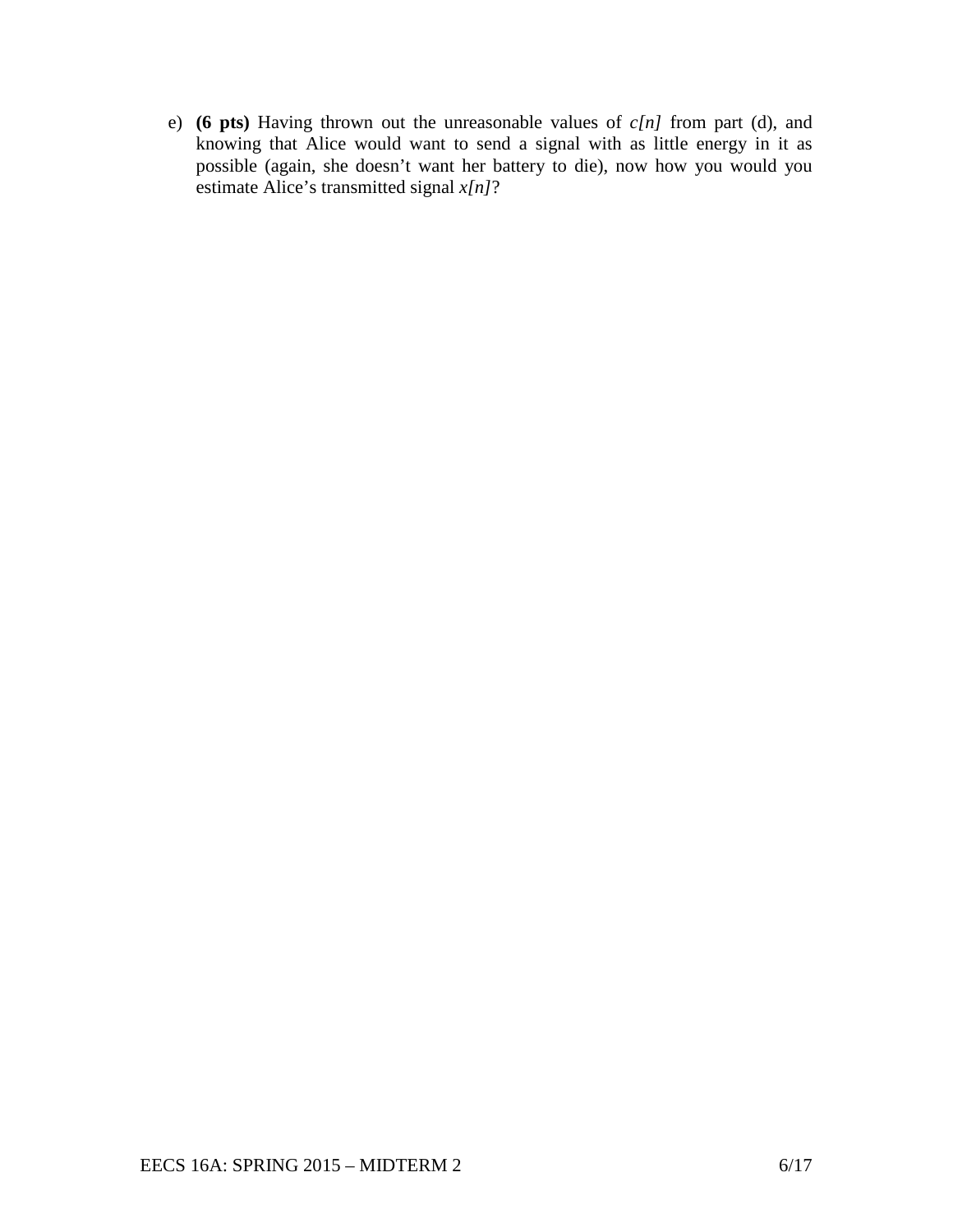## **PROBLEM 3. Multitouch Resistive Touchscreen (22 points + BONUS 16 pts)**

In this problem we will look at a simplified version of the multitouch resistive touchscreen. In particular, rather than measuring the position of two potential touch points in both dimensions (i.e., a pair of coordinates  $(x_1, y_1)$  and  $(x_2, y_2)$  corresponding to two touch positions), let's think about a version where we are interested in measuring only the vertical position of the two touch points (i.e., *y1* and *y2*). Therefore, unlike the touchscreens we looked at in class and as shown below, both of the resistive plates (i.e., both the top and the bottom plate) would have conductive strips placed along their top and bottom edges.



a) **(4 pts)** Assuming that both of the plates are made out of a material with  $\rho = 1$   $\Omega^*$ m and that the dimensions of the plates are W = 3cm, H = 12cm, and  $T = 0.5$ mm, with no touches at all, what is the resistance between terminals  $E1$ and E2 (which would be the same as the resistance between terminals E3 and E4)?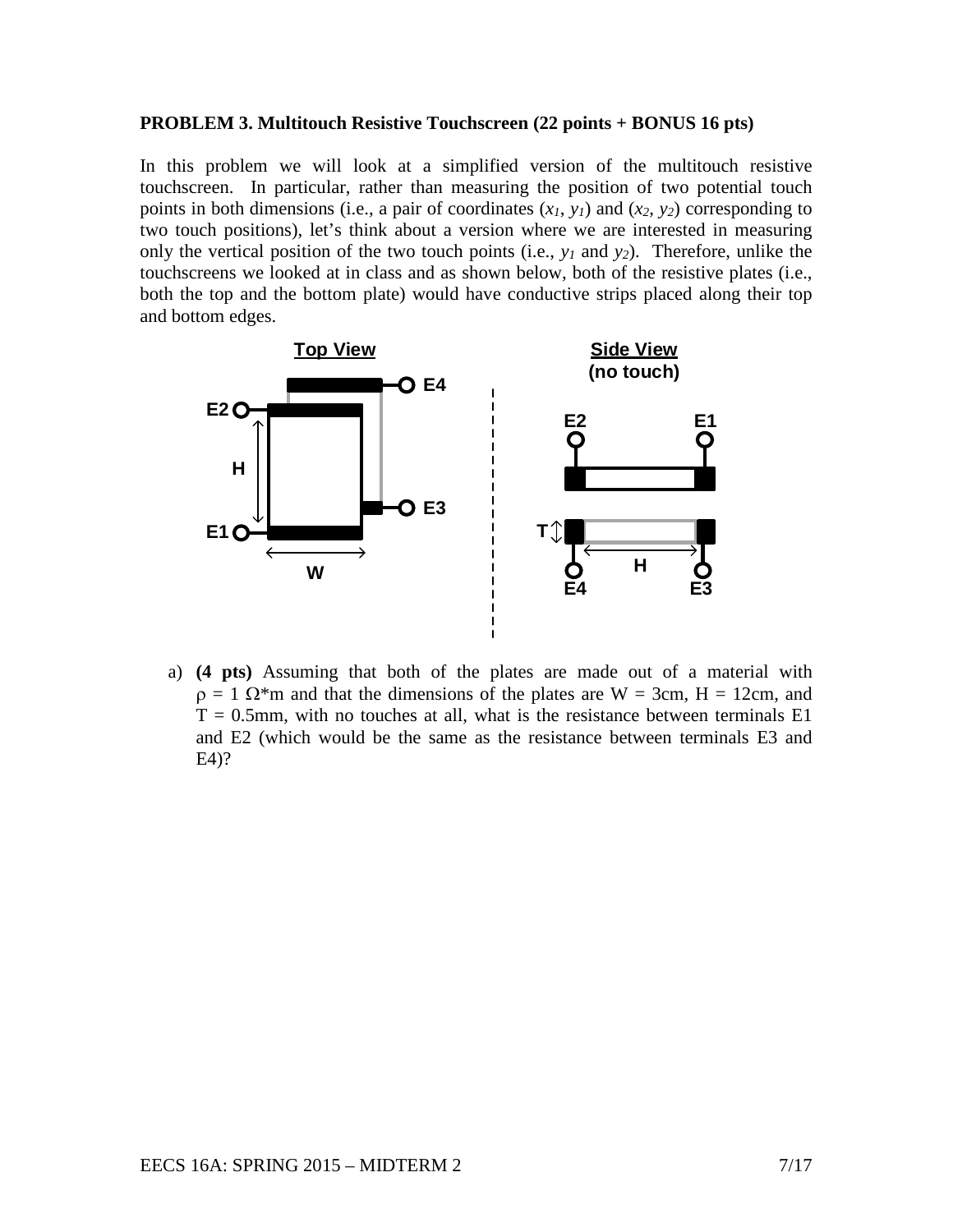b) **(6 pts)** Now let's look at what happens when we have two touch points. Let's assume that at wherever height the touch occurs, a perfect contact is made between the top plate and the bottom plate along the entire width of the plates (i.e., you don't have to worry about any lateral resistors), but that otherwise none of the electrical characteristics of the plates change. Defining the bottom of the plate as being  $y = 0$ cm (i.e., a touch right at E1 would be at  $y = 0$ cm), let's assume that the two touches happen at  $y_1 = 3$ cm and  $y_2 = 7$ cm, and that your answer to part (a) was  $5k\Omega$  (which may or may not be the right answer), draw a model with 6 resistors that captures the electrical connections between E1, E2, E3, and E4. Note that for clarity, the system has been redrawn below to depict this scenario.

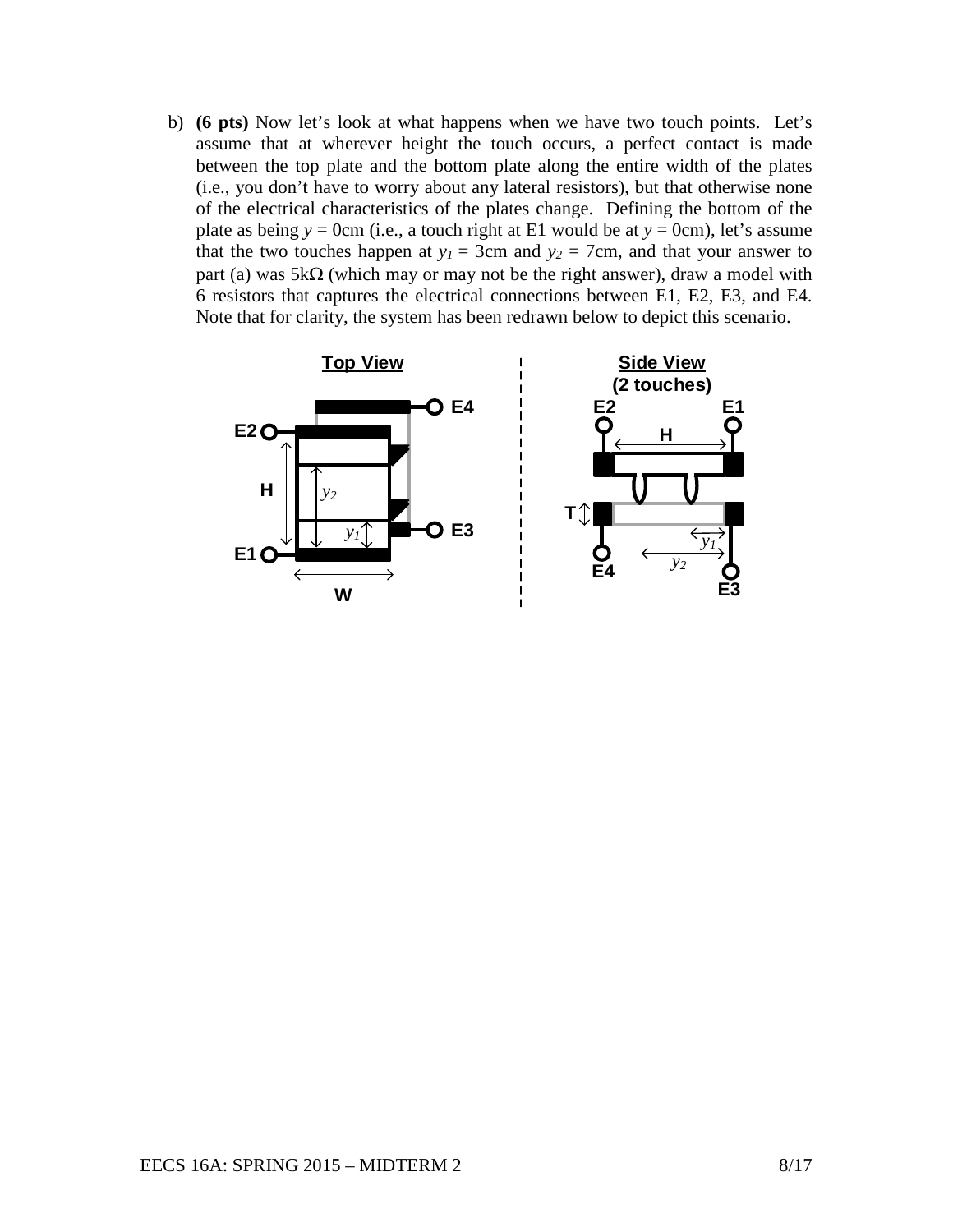c) **(6 pts)** Using the same assumptions as part b), if you drove terminals E3 and E4 with a 1mA current source (as shown below) but left terminals E1 and E2 opencircuited, what is the voltage you would measure across E4-E3 (i.e.,  $V_{E4-E3}$ )?

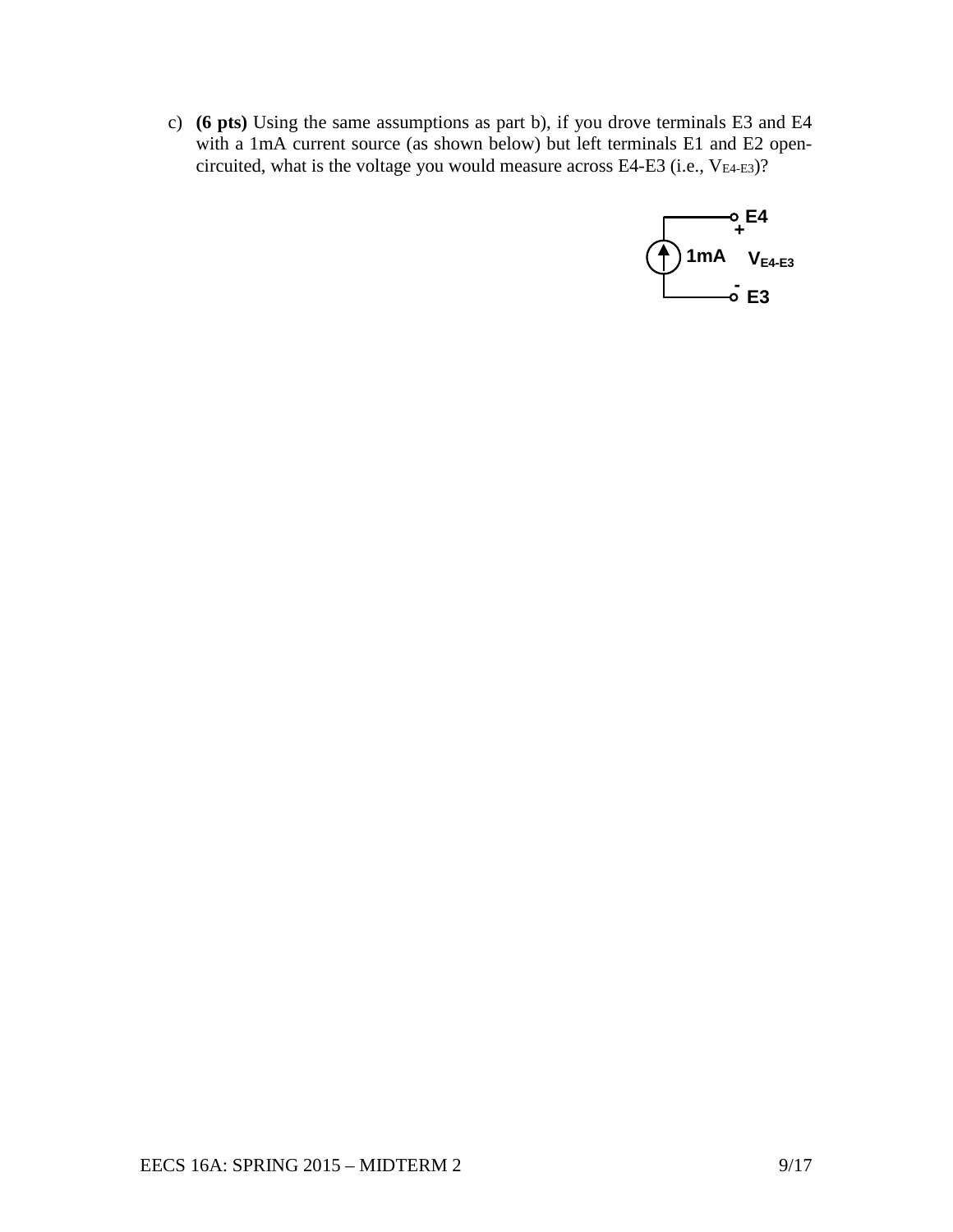d) **(6 pts)** Now let's try to generalize the situation by assuming that the two touches can happen at any two arbitrary points *y1* and *y2*, but with *y1* defined to always be less than  $y_2$  (i.e.,  $y_1$  is always the bottom touch point). Leaving the setup the same as in part c) except for the arbitrary  $y_1$  and  $y_2$ , by measuring only the voltage between E4 and E3, what information can you extract about the two touch positions? Please be sure to provide an equation relating VE4-E3 to *y1* and *y2* as a part of your answer, and note that you may want to redraw the model from part (b) to help you with this.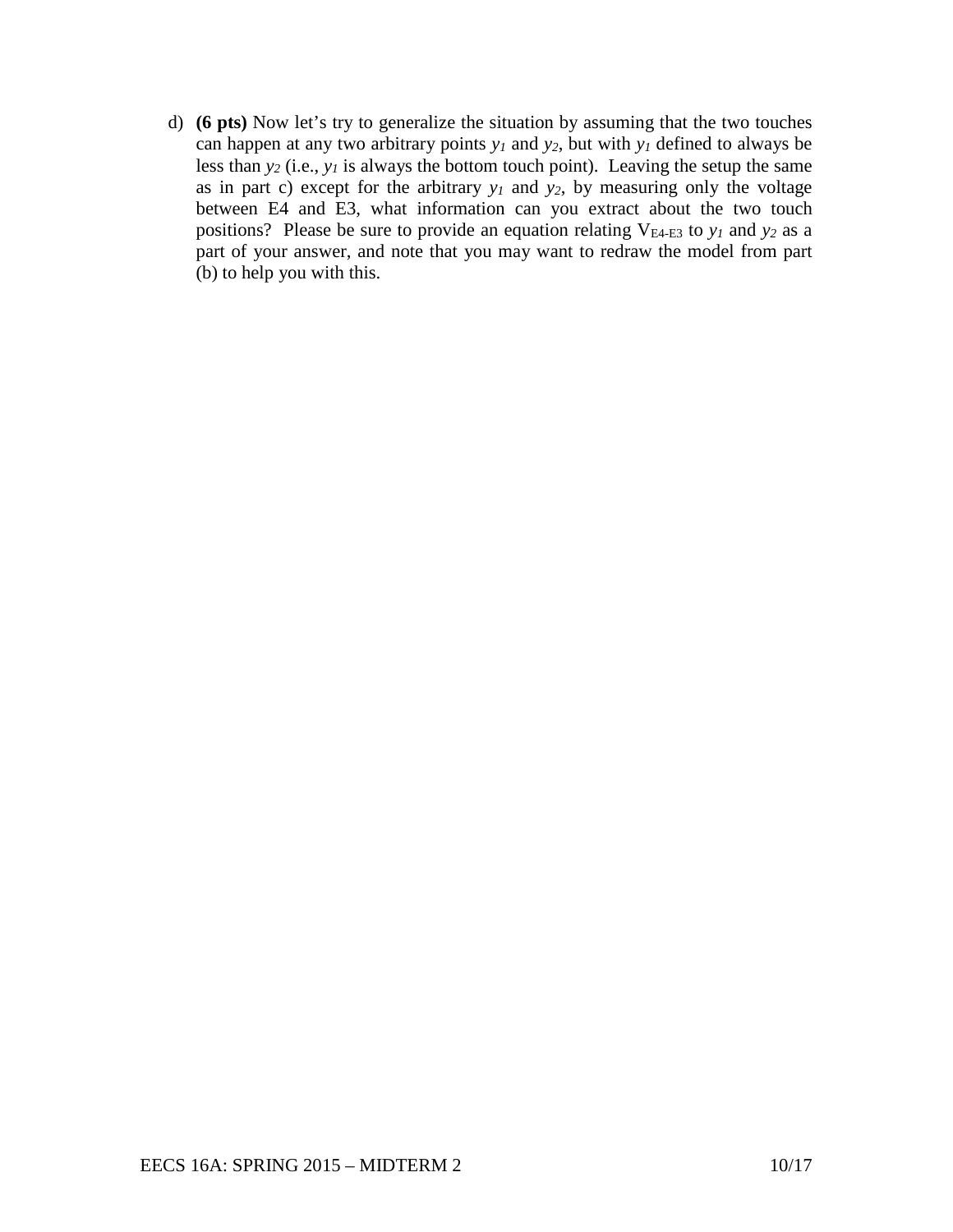e) **(BONUS: 8 pts)** One of your colleagues claims that by measuring the appropriate voltages, not only can they extract what both *y1* and *y2* are in this system, they can even do so in a way that would have a set of three independent voltage equations related to  $y_1$  and  $y_2$  and hence gain some robustness to noise in the voltage measurements.

In order to facilitate this, write equations relating  $V_{E4-E2}$  and  $V_{E1-E3}$  to y1 and y2. (The third voltage we'll use is  $V_{E4-E3}$ , which you should have already derived an equation for in the previous part of the problem.)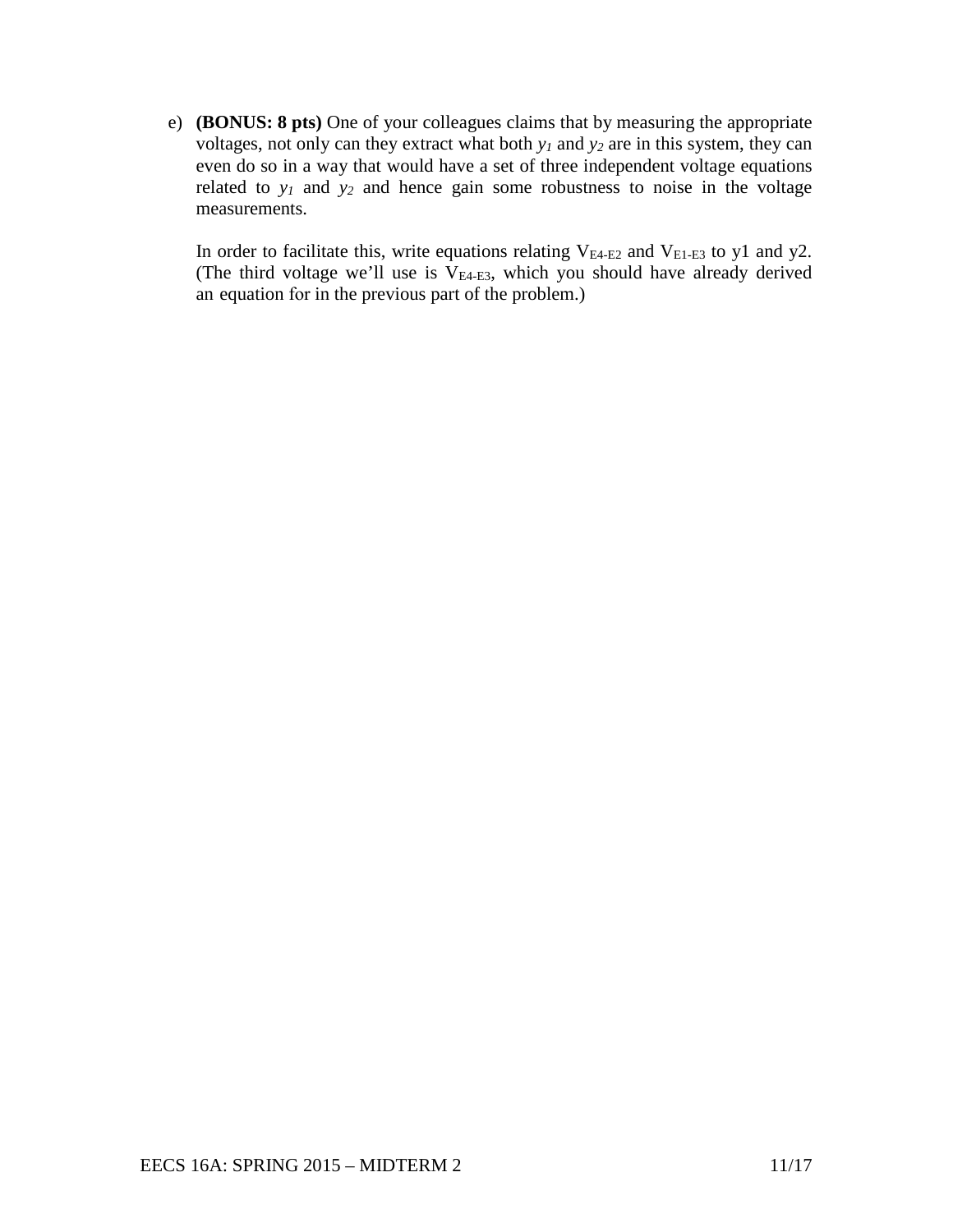f) **(BONUS: 8 pts)** Using the equations you derived in part e), show the procedure you would use to estimate *y1* and *y2*. Note that your final result should be in the form of a matrix-vector equation that predicts *y1* and *y2* as a function of the measured voltages. (Note that you can plug in numbers for all of the dimensions/material constants such as H, L, etc.)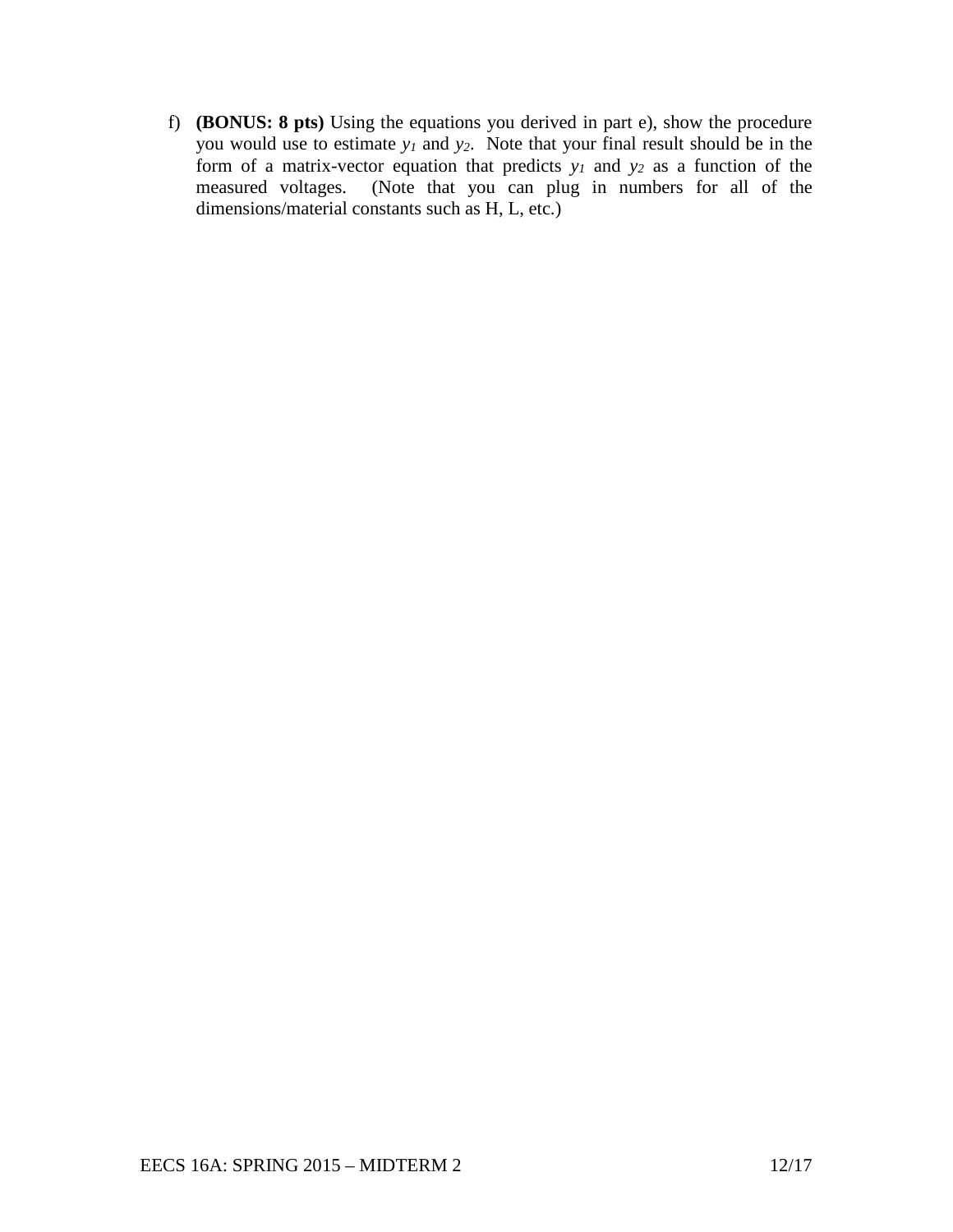### **PROBLEM 4. IoT4eva, Again (28 pts)**

In this problem we'll revisit yet again (we called the company "4eva" for a reason) some aspects related to powering the device being made by the start-up IoT4eva. Just like in HW6 and as shown below, the device will be powered by a super-capacitor (which is basically just a big capacitor) charged to some initial voltage  $V_{Csc}(0) = V_{init}$ , and we will use the voltage regulator shown below to provide a fixed 1.2V output voltage to the rest of the circuits in the device.



This time around we're going to be looking at how to build some circuits that will help us to keep track of how long the device will continue to operate off of the charge stored in the super-capacitor, or if it is about to die.

a) **(6 pts)** Assuming that the super-capacitor has a capacitance  $C_{sc} = 10kF$  and an initial voltage  $V_{init} = 1.5V$ , how much charge can we pull out of the supercapacitor before its voltage gets too low to ensure that 1.2V comes out of the voltage regulator? In other words, we want to calculate the "**usable charge**" stored in the super-capacitor.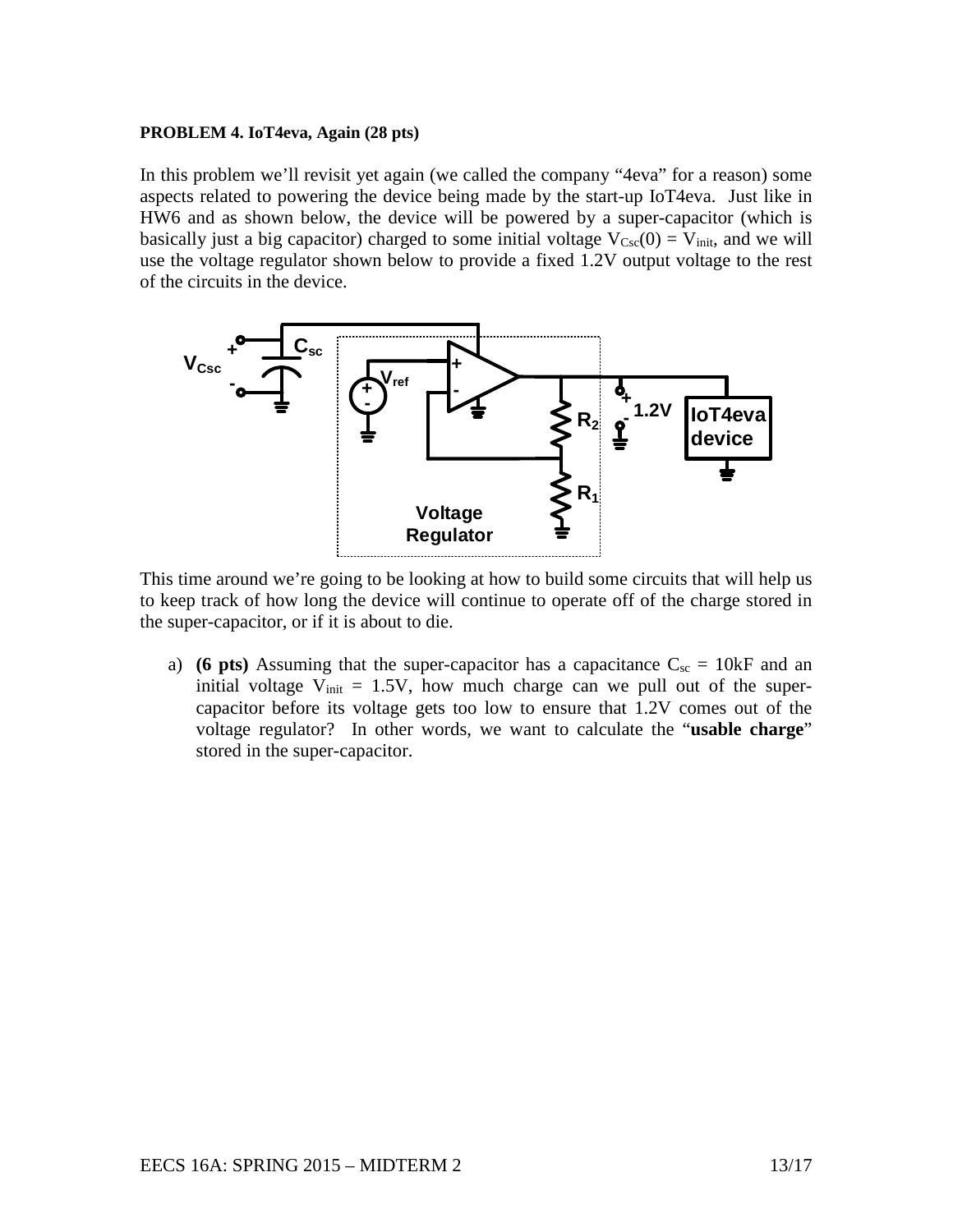b) **(10 pts)** We'd like to know when the device is getting close to dying so that we can give a warning to the user to charge it. Using the same  $V_{init}$  as part a), design a circuit that outputs 0V once the super-capacitor has 10% or less of the charge you computed in part a) (i.e., the **usable charge**), and that outputs 1.2V otherwise. You are allowed to use ideal op-amps and resistors to build this circuit, the 1.2V coming from the regulator, the voltage on the super-capacitor itself  $(V_{Csc})$ , and one ideal voltage source whose voltage you can select. Please remember that as shown in the figure, the 1.2V voltage produced by the regulator is relative to the ground connected to the super-capacitor.

Hint: What is the voltage on the super-capacitor  $V_{Csc}$  when only 10% of its usable charge is left?

Note that in this part as well as in part c), partial credit will be provided for correct descriptions and/or block diagrams indicating the strategy you intend to use to meet the goals of the design.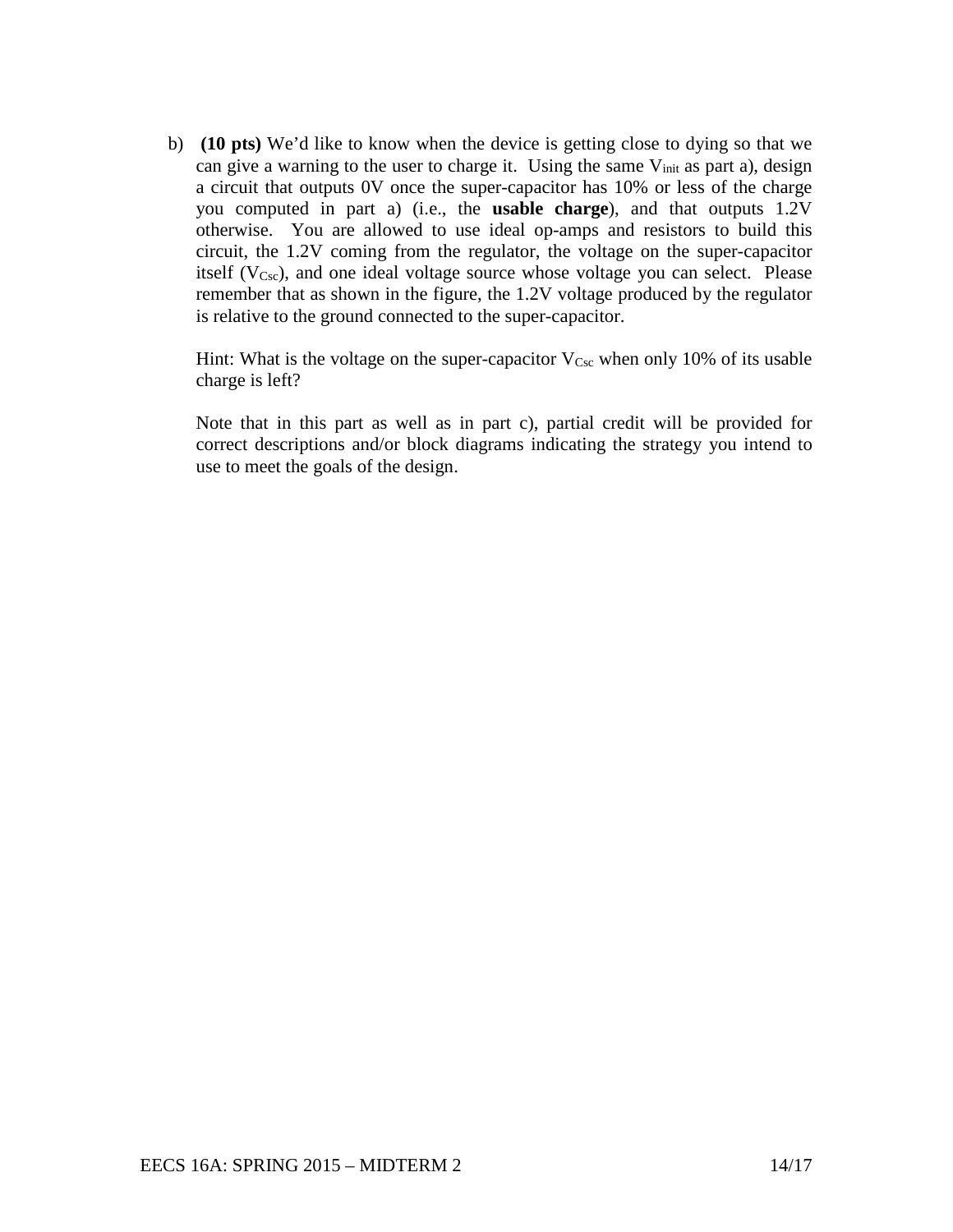c) **(12 pts)** Instead of only a binary indication of the super-capacitor being almost out of usable charge, we might instead want a voltage that is linearly proportional to the remaining usable charge. Under the same constraints as part b), design a circuit that outputs 1.2V when 100% of the usable charge is left, 0V when 0% of the usable charge is left, and that drops linearly from 1.2V for any percentage in between (e.g. 0.6V for 50%, 0.3V for 25%, etc.).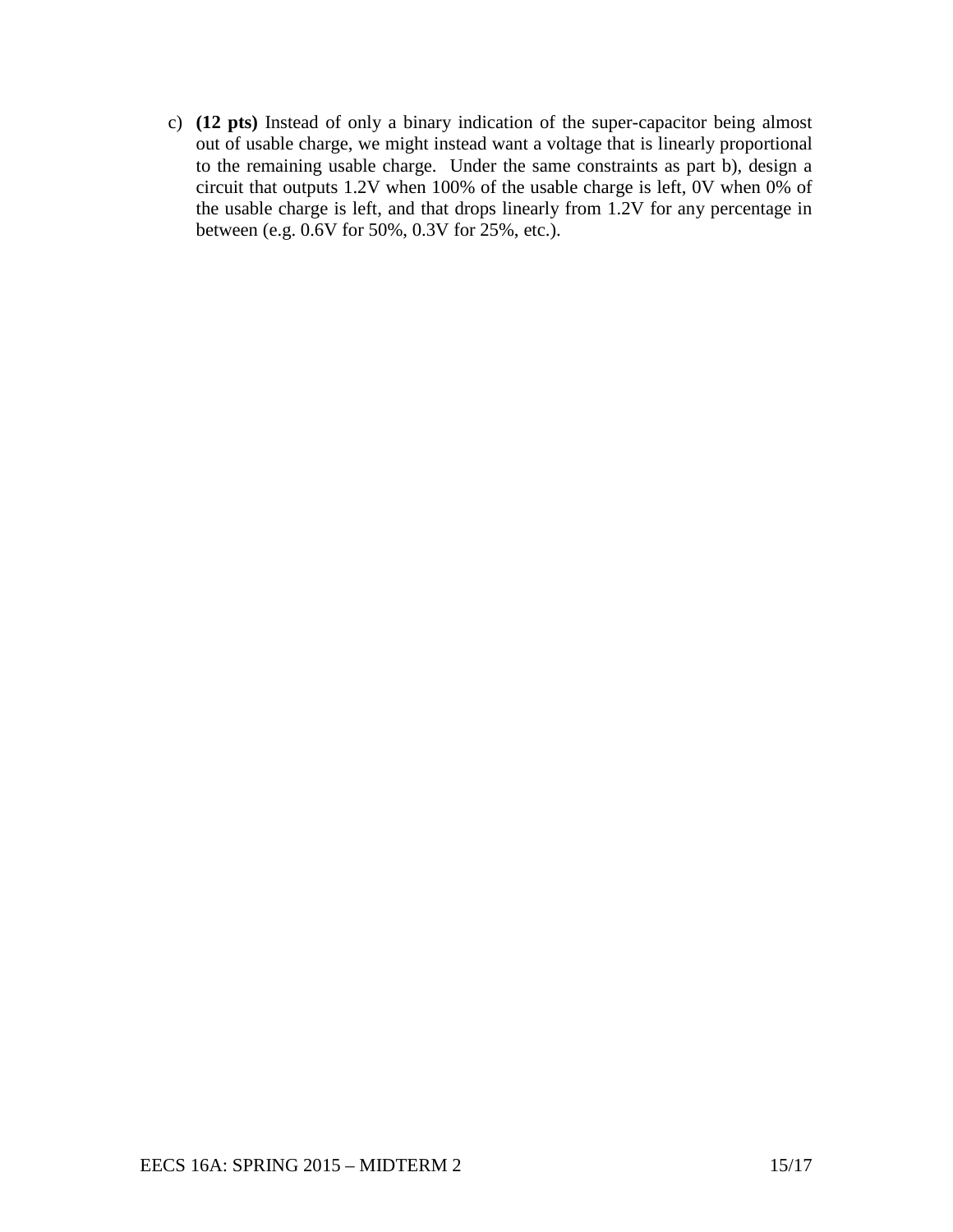**This page is intentionally blank to give you extra space to show your work.**